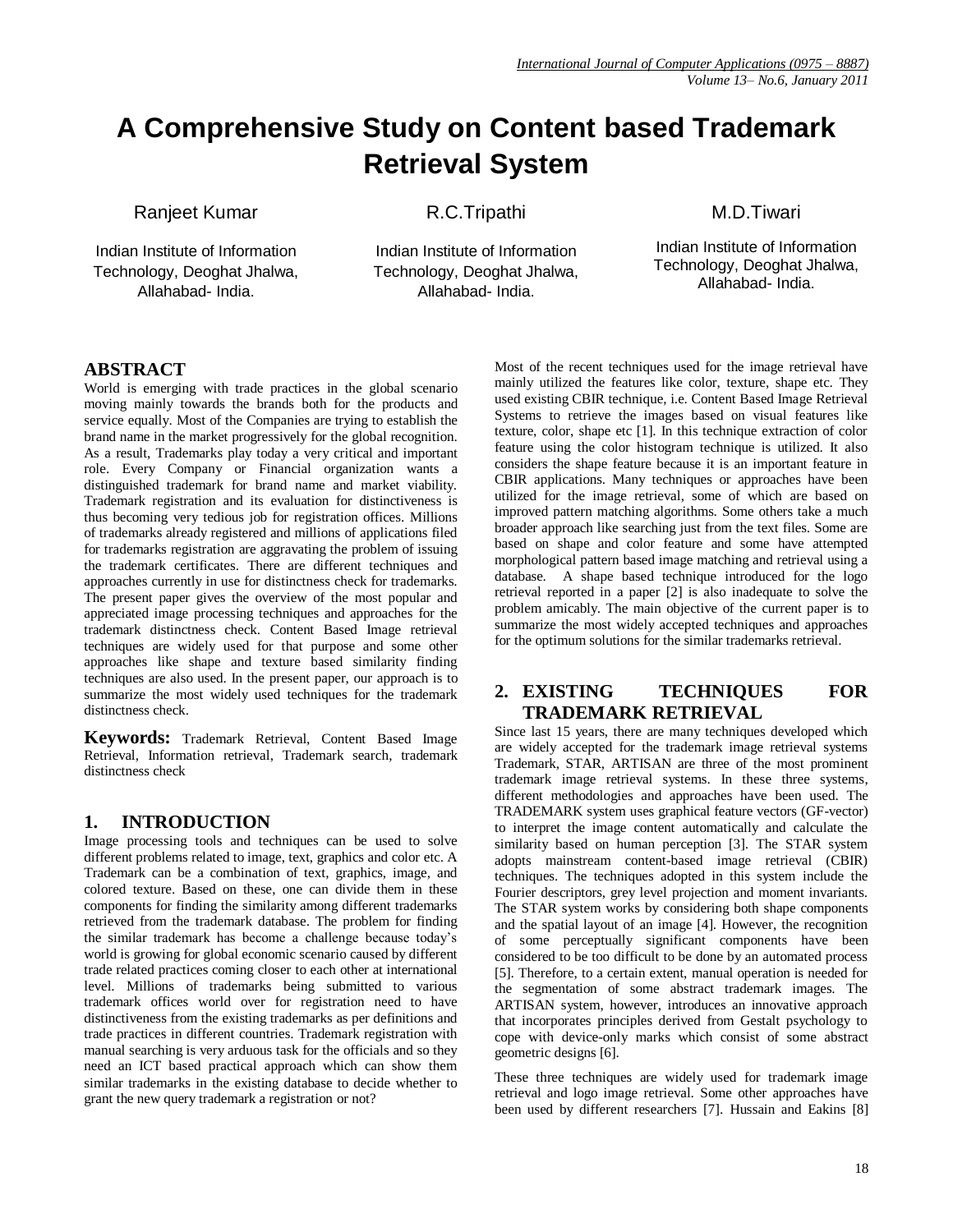used the topological properties of the self organizing map for similarity retrieval from a trademark image database. Cerri et al. [9] utilized geometrical topological tools for describing trademark shapes and matching their similarity based on size functions of the trademarks. Jiang et al. [10] have given a new approach by using the adaptive selection of visual features with different kinds of visual saliencies, including symmetry, continuity, proximity, parallelism and closure property of the trademark images. Hung et al. [11] illustrated the contour and interior region for retrieving similar trademark images. Kim and Kim [12] used Zernike moments as shape descriptor and conducted experiments based on the MPEG-7 core experiment procedure. Improved performance was reported when compared to other methods based on various shape descriptors; however Zernike moments can only describe global shape. In the above approach of Zernike moment, there is a chance of some improvements. So many other approaches have also been tried for the image or Trademark logo retrieval system but their results seem to be of insignificant improvements.

# **3. BASIC FACTS ABOUT CONTENT BASED IMAGE RETRIEVAL SYSTEM (CBIR)**

Content Based Image Retrieval in the prior Art has been earlier used by Kato [13], to describe the experiments of automatic retrieval of images from a database by color, texture and shape features. The features used for retrieval can be either primitive or semantic, but the extraction process must be predominantly automatic. Retrieval of images by manually-assigned keywords is definitely not CBIR as the term is generally understood – even if the keywords describe image content. CBIR draws many of its methods from the field of image processing and computer vision, and is regarded by some as a subset of that field. In the CBIR, the search is to analyze the actual contents of the images. The term 'content' might refer to colors, shapes, textures or any other information that can be derived from the image itself.

## **3.1. Basic Principle of CBIR System**

In the other text based approaches of the image retrieval systems, CBIR operates with different principle, to retrieve the stored images from a database by comparing features automatically extracted from the images themselves. The common features used are mathematical measures of color, texture or shape. The current CBIR systems, whether commercial or of open source (experimental) operate at this level. A typical system allows users to formulate queries by submitting an example image, though some other may offer alternatives such as selection from a palette or sketch input. The system then identifies those stored images whose feature values match with those of the query image most closely, and displays thumbnails of these images on the screen. It works in two steps. In the first step the process extracts the distinguishable extent of features from the given image. Thereafter, in the second step, matching theses features with database image features is done to produce the results which are visually similar in decreasing extent. The Figure 1 given below shows the flow chart depicting the basic principle of the CBIR system.



Figure 1. Flow chart of basic Principle of a CBIR System

## **3.2. Description of the Content Based Information Retrieval System (CBIR)**

It is important to establish that content-based retrieval does not rely on describing the content of the image in its entirety. A retrieval system presents similar images, similar in some user defined sense. The description of content should serve that goal primarily. The description of contents is described in two stages. First stage defines the image-processing operations that transpose the image data into another spatial data array, and in second stage, methods may be divided on the basis of matching the color, texture, shape or geometry etc.

# **3.2.1. Color Image Processing**

Color is one of the most important features of the image that can make possible the recognition of images by humans predominantly. Usually colors are defined in three dimensional color spaces. These could either be Red, Green, and Blue (RGB); Hue, Saturation, and Value (HSV); or Hue, Saturation, and Brightness (HSB). In a CBIR system, color information of images is represented by color histograms. A color histogram is a type of bar graph, where each bar represents a particular color in the color space used. The bars in a color histogram are referred to as bins and they represent the x-axis. The number of bins depends on the number of color frequency bands present in an image. The y-axis denotes the number of pixels there are in each bin.

# **3.2.2. Shape Image Processing**

In the Shape Image Processing, all properties are collected that capture conspicuous geometric details in the image. Shape may be defined as the characteristic surface configuration of an object. In objects distinguishing, one also considers the outline of the surroundings of the object. It can be represented in two categories.

(i) Boundary based - Boundary-based shape representation only uses the outer boundary of the shape. This is done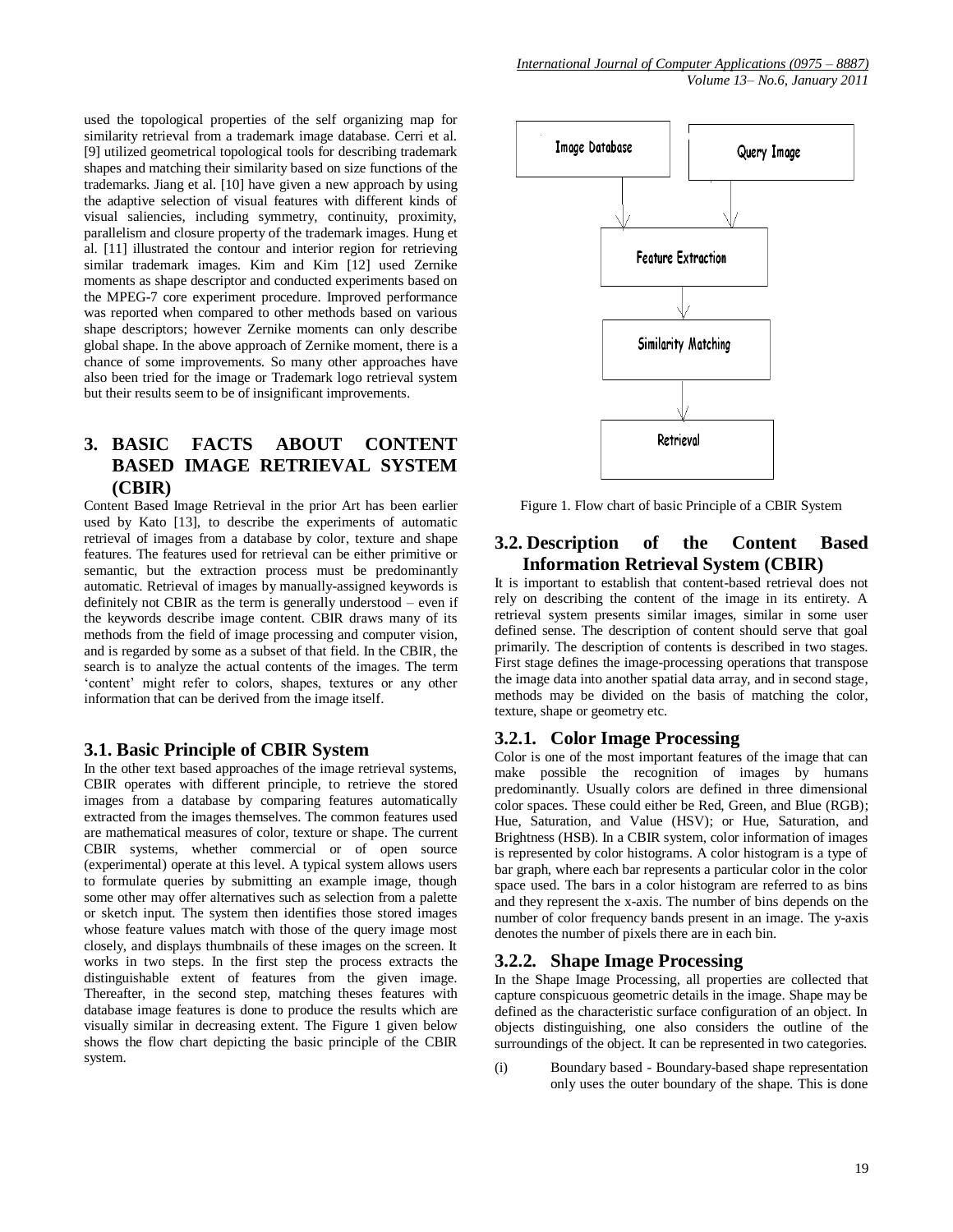by describing the considered region using its external characteristics; i.e. the pixels along the object boundary

(ii) Region Based- Region-based shape representation uses the entire shape region by describing the considered region using its internal characteristics; i.e. the pixels contained in that region

Figure 2 gives the example of the above two categories which shows the boundary based and region based categories.



Figure 2. shows the selection of shape based on a) the Boundary and, b) the Region

For the shape feature representation, different mathematical models are used like Boundary based Polygon Models, Fourier Descriptors, Splines, Curvature Model etc. and Region is based on Superquadrics, Implicit Polynomials etc.

#### **3.2.3. Texture Image Processing**

In computer vision, texture is defined as all what is left after color and local shape have been considered or it is defined by such terms as structure and randomness. Many common textures are composed of small textons usually too great in number to be perceived as isolated objects. The elements can be placed more or less regularly or randomly. They can be almost identical or subject to large variations in their appearance and pose. In the context of image retrieval, research is mostly directed toward statistical or generative methods for the characterization of patches. Basic texture properties include the Markovian analysis, dating back to Haralick in 1973, and generalized versions thereof [14], [15].

Texture is the innate property of all surfaces that describes visual patterns and each having the properties of homogeneity. It contains important information about the structural arrangement of the surface like clouds, leaves, bricks, fabric, etc. For describing the texture, three principles have been used- i.e. Statistical, Structural and Spectral techniques.

(i) Statistical techniques characterize textures using the statistical properties of the grey levels of the points/pixels comprising a surface image. Typically, these properties are computed using the grey level cooccurrence matrix of the surface, or the wavelet transformation of the surface.

- (ii) Structural techniques characterize textures as being composed of simple primitive structures called "texels" (or texture elements). These are arranged regularly on a surface according to some surface arrangement rules.
- (iii) Spectral techniques are based on properties of the Fourier spectrum and describe global periodicity of the grey levels of a surface by identifying high-energy peaks in the Fourier spectrum.

#### **3.3. Scope and Applications of CBIR System**

In the research of wide context of image retrieval and image search, a wide variety of content-based retrieval methods and systems may be found. The different type of search and retrieval on the patterns and applications influence the results of the whole system, so different types of retrievals have been utilized from time to time.

There are three broad categories of aims and user defined system of the image retrieval [16].

- The broad class of methods and systems which searches from unspecified sources and browsing through a large set of images. The users have no target at the beginning of the search and this type of search is in the category of search of associations. Search of association often implies iterative refinement of the search, the similarity or the examples with which the search was started. In this category, the system typically are high interactive, where the specification may be by sketch or by example images.
- In another type of search, users have the target and this is aim for the typical search category. The search will focus and target the image in mind or searching some specific image. In general, these types of systems are suited to search for stamps, art, industrial components and catalogues.
- Another type of search is category search which targets a search aimed to examine if the query image belongs to a specific class. In this case, user may have an image for query and searching is done for the same class images. In this system, searches are defined by catalogues. A typical application of the category search made for classifying the trademarks. Systems in this category are usually interactive with a domain specific definition of similarity.

## **4. CBIR BASED COMMERCIAL AND EXPERIMENTAL SYSTEMS**

In this context, several image retrieval systems are available as commercial packages and experimental suits. Out of these, some are most prominent in the market based on their results in different cases. QBIC or Query By Image Content, The ARTISAN System, VisualSEEK and WebSEEK, NeTra etc. VisualSEEK and WebSEEK were developed by Department of Electrical Engineering, Columbia University. Both the systems support color and spatial location and texture matching.

NeTra is developed by Department of Electrical and Computer Engineering, University of California. It supports color, shape layout and texture matching and it also considers the image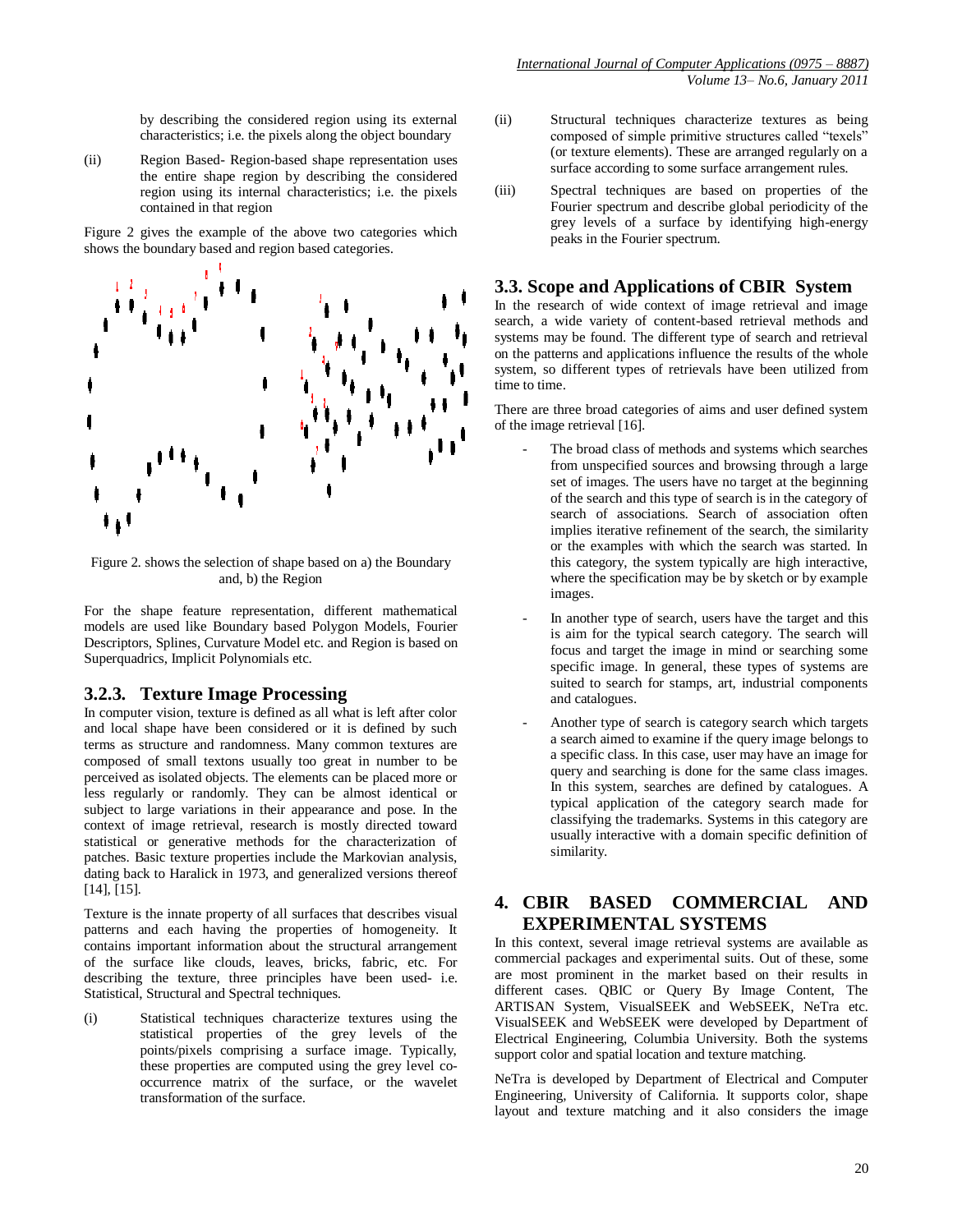segmentation part. Similar images are retrieved based on color features, Gabor filter bank based texture features, Fourier descriptor based shape features and spatial location information of segmented image regions in NeTra [17].

## **4.1. Commercial Systems**

QBIC or Query By Image Content [18] system is probably the best-known of all image content retrieval systems. It is available commercially either in standalone form, or as part of other IBM products such as the DB2 Digital Library. It offers retrieval by any combination of color, texture or shape – as well as by text keyword. Image queries can be formulated by selection from a palette, specifying an example query image, or sketching a desired shape on the screen. The system extracts and stores color, shape and texture features from each image added to the database. At search time, the system matches appropriate features from query and stored images, calculates a similarity score between the query and each stored image examined, and displays the most similar images on the screen as thumbnails. The latest version of the system incorporates more efficient indexing techniques, an improved user interface, the ability to search grey-level images, and a video storyboarding facility etc.

## **4.2. Experimental Systems**

A large number of experimental systems have been developed, mainly by academic institutions, in order to demonstrate the feasibility of new techniques. Many of these are available as demonstration versions on the Web. Some of the best-known are described below.

**Photobook: -** The Photobook [19] system from Massachusetts Institute of Technology (MIT) has proved to be one of the most influential of the early CBIR systems. Like the commercial systems above, aims to characterize images for retrieval by computing shape, texture and other appropriate features. Unlike these systems, however, it aims to calculate informationpreserving features, from which all essential aspects of the original image can in theory be reconstructed. This allows features relevant to a particular type of search to be computed at search time, giving greater flexibility at the expense of speed. The system has been successfully used in a number of applications, involving retrieval of image textures, shapes, and human faces, each using features based on a different model of the image. More recent versions of the system allow users to select the most appropriate feature type for the retrieval problem at hand from a wide range of alternatives.

# **5. SOME BASIC LIMITATIONS OF CBIR SYSTEM**

In the field of CBIR, lots of research has been done and sufficient methodologies have been developed for solving different type of problems of image retrieval and matching with different aspects. A general CBIR research is unlikely to be beneficial, when the constraints are matching and retrieval of image in real time scenario. In the research of Theo Pavlidis on CBIR system, he stated some important facts about the progress of CBIR system which is illustrated below [20]. In general, CBIR methods are based on a generality of CBIR systems, i.e. it should be able to calculate a measure of similarity (or distance) between any pair of images because in a general system any image can be a query and any image can be a member of the database [21]. Given below are the facts illustrated by Theo Pavlidis for different scenarios.

- (i) **The mapping between semantics and image features is**  well defined. This way the issue of "semantic gap" is put to rest. The representation by features can be made without loss of information, in such a way so that only images with similar interpretation and no others are mapped into the same set of features. (Examples abound in the pattern recognition literature, including OCR and fingerprint recognition.)
- (ii) **The context is known***.* For example, we may know that the object of interest occupies a particular area in the image or is close in respect of some other well defined feature. The context can be taken advantage in the design and selection of the features.
- (iii) **The matching of images requires careful scrutiny.** This is a process that humans are not very good at and it is likely that machines can match or even exceed human performance. Medical, industrial, forensic, security, financial as well as other applications seem to offer problems of this type.
- (iv) **The accuracy requirements are well defined.** Herein knowing the relative significance of false matches versus omitted true matches is particularly important.
- (v) **The computational requirements are well defined***.* In many cases instant response is not needed. For example, in a medical application, it may take well over an hour or a shift to produce an image, so waiting another hour/ shift to find matches in a database is not particularly onerous. In security applications a fast response is often necessary but in that case the database is proprietary (not a public collection) and it may be organized accordingly for fast retrieval using hardware or software or both.

# **6. CONCLUSION**

Content Based Image retrieval (CBIR) is used for wide variety of image searches with different patterns and applications. In the present paper, their basic principles and facts have been illustrated. The different types of commercial and experimental systems and the methodology of CBIR have been elaborated which are widely used in the market and research currently. CBIR techniques have been used for different types of searches where users may be of different types as well as their searches. Researchers are working on the current development for these CBIR systems. The new methodologies are approaching for real time scenario retrieval or searches of images in three main categories. Mentions is made of five properties by Theo which creates a hope of not only solving specific problems, but also gaining insight on what methodologies are most appropriate in the CBIR systems. If necessary to work on a general CBIR, the available approaches may be extended to rely on the search for objects by creating "visual words".

## **7. REFERENCES**

- **[1]** M.J.Swain and D.H.Ballard, "Color Indexing," *International Journal of Computer Vision*, vol. 7, no. 1, pp. 11–32, September 1991
- **[2]** A. K. Jain and A. Vailaya, "Shape-Based Retrieval: A Case Study with Trademark Image Databases," *Pattern Recognition*, vol. 31, no. 9, pp. 1369–1390, 1998
- **[3]** T. Kato, "Database architecture for content based image retrieval", Proceedings of SPIE Image Storage and Retrieval Systems, Vol, 1662, pp, 112-123, 1992